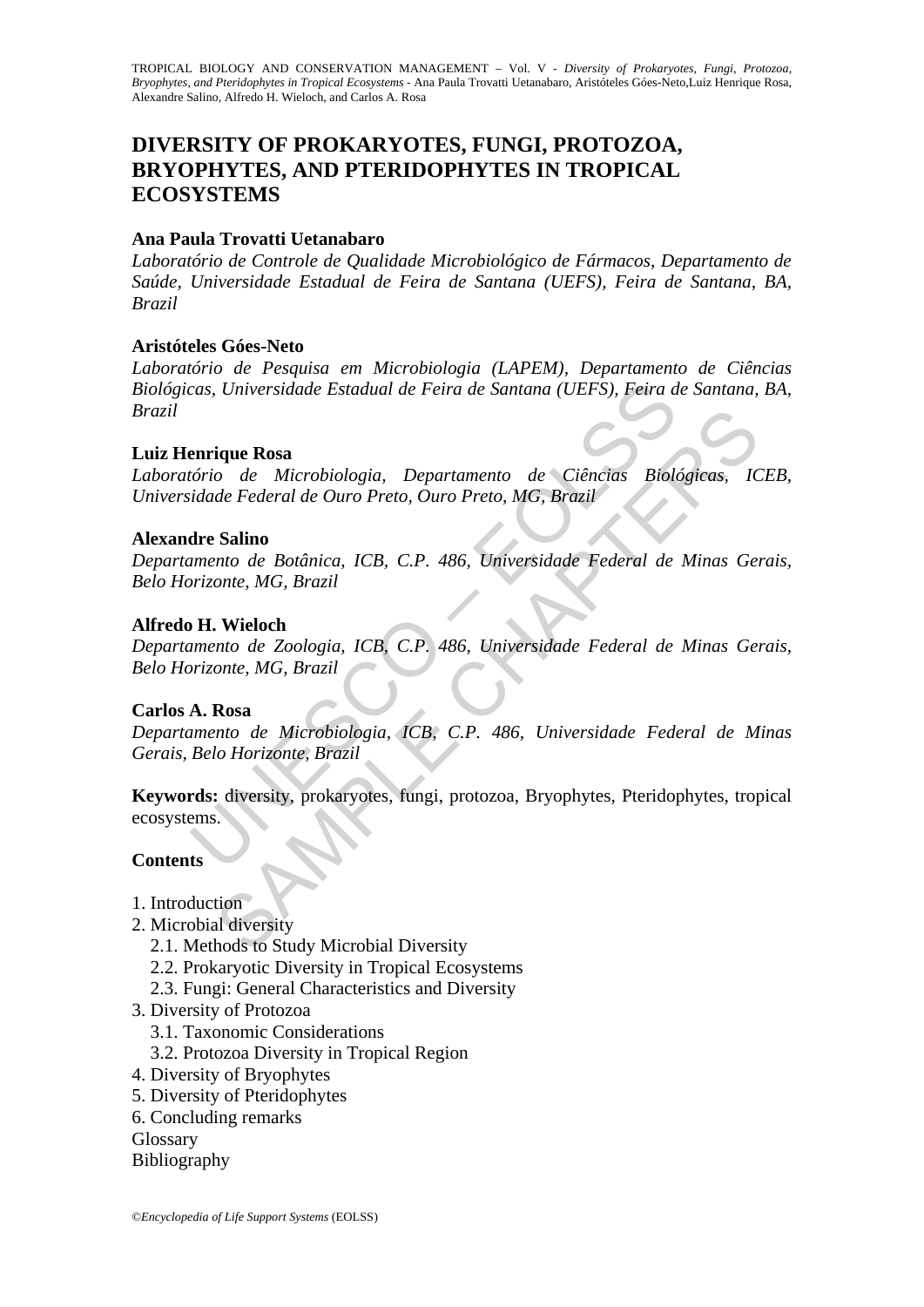#### Biographical Sketches

#### **Summary**

For centuries, biologists have studied patterns of plant and animal diversity at continental scales. Until recently, similar studies were impossible for microorganisms due that the subjects of the census are not visible to the naked eye or easily differentiated by morphology. Microorganisms are the most diverse and abundant group of organisms on Earth. A major part of the unknown microbial taxa is supposed to be found in the tropics than in temperate regions because of the presence of more favorable environmental conditions all throughout the year, high diversity of vascular plants, and numerous niches and microhabitats, at least in tropical forests. Microbial researches have applied DNA-based methods to better understand the composition of complex microbial communities of prokaryotes, fungi and protozoa. In addition, tropical regions are far richer in bryophytes and pteridophytes than temperate ones. Eighty percent of the pteridophyte species occur in tropical areas and 20% in temperate areas. In this chapter, we will discuss the diversity and distribution of prokaryotes, fungi, protozoa, bryophytes and pteridophytes in tropical ecosystems.

### **1. Introduction**

is increased incolution and is east in upperal research and increased populated DNA-based methods to better understand the composition and composition incident in bryophytes and pteridophytes than temperate ones. Eighty by communities of prokaryotes, fungi and protozoa. In addition, tropical reger in bryophytes and petridophytes than temperate ones. Eighty percent of exercise occur in tropical areas and 20% in temperate careas. In this chapt Global species diversity and community structure of bacteria, fungi, and protozoa around the world are unknown. Additionally, a vast majority of the species have yet to be named. Global patterns of species richness for microorganisms and the correlation with endemism patterns are lacking. Understanding patterns of biodiversity distribution is essential to conservation strategies (Lamoreaux et al. 2006). Scientific study of biodiversity has become increasingly urgent due to the realization that only approximately 8% of the total diversity of life is known and that species extinction is occurring at a measurable and increasing rate (Lachance 2006). Several authors have estimated the species richness of different organisms. Hawksworth (2001) has estimated that the global diversity of fungi to be well above one million species. Global ciliate diversity is not known, but it is estimated to be more than 30,000 (Foissner 2006). Molecular techniques have revealed a surprisingly high prokaryotic diversity and some studies have reported an unsuspected abundance of, or even dominance of, groups that were previously unknown or thought to be relative rare (Kemp and Aller 2004). Molecular studies based on sequence analysis resulted in an enormous increase in the ease and speed at which microbial species identifications occurred, making intense biodiversity surveys more manageable (Lachance, 2006). See (2004) suggested that we are still at the very beginning of a golden age of biodiversity discovery, driven largely by the advances in molecular biology and a new open-mindedness about where life might be found.

In this chapter, we will discuss the tropical diversity of prokaryotes, fungi, protozoa, bryophytes, and pteridophytes. Distribution and ecological relations of these organisms in tropical ecosystems will be discussed in the following sections.

### **2. Microbial Diversity**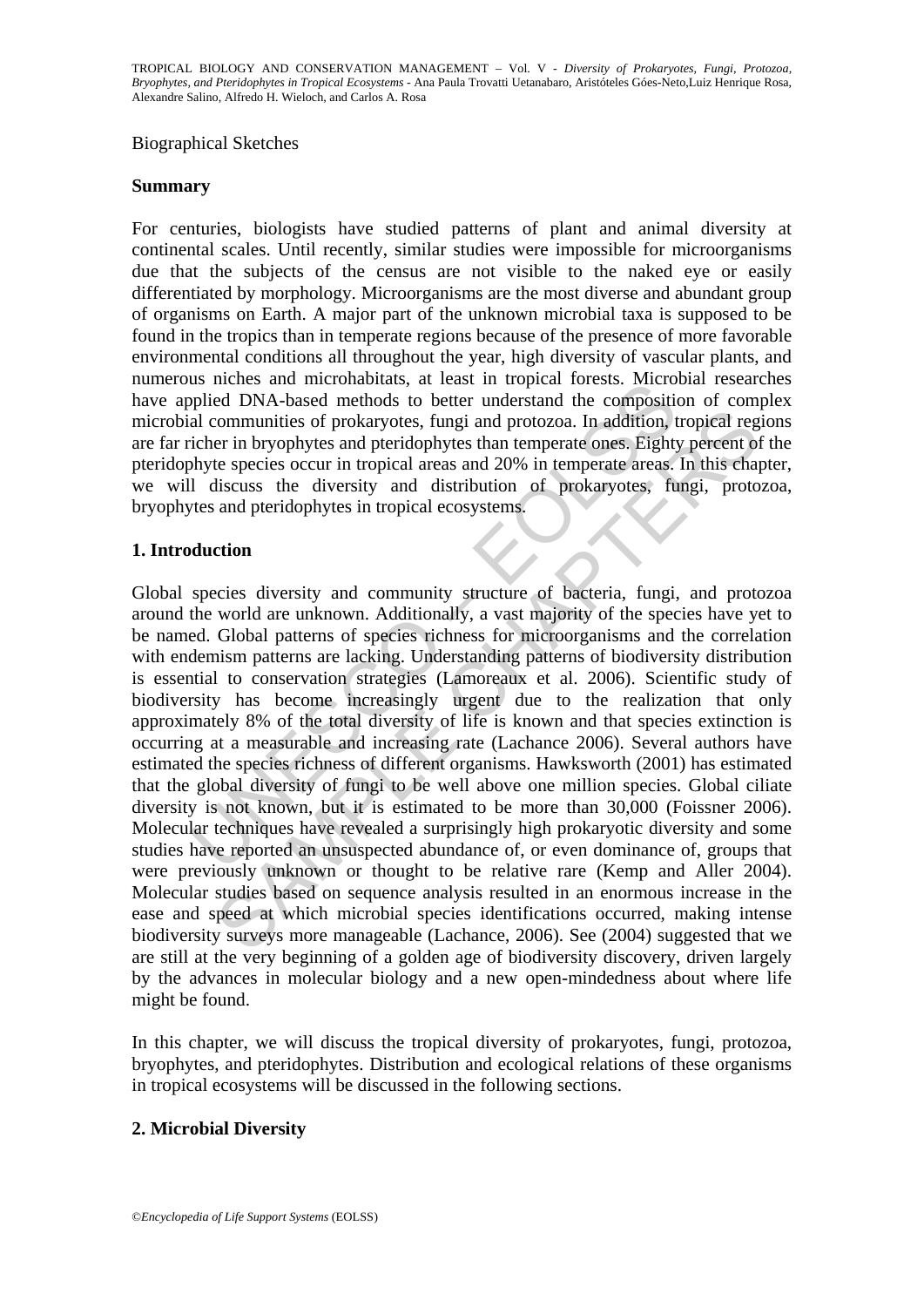## **2.1. Methods to Study Microbial Diversity**

Microorganisms have a wide range of metabolic diversity and are considered the central catalytic agents in the global carbon cycle. They also have a key role in the cycles of nitrogen, sulfur, oxygen, phosphorus, and different metals. However, the real role of microbial communities in ecosystems and sustaining life on earth is underestimated. Moreover, only a small portion of microorganisms is able to grow on conventional culture media used in ecological studies. Microbe cultivation requires the preparation of complex culture media, which leads to microbe growth and subsequent isolation of a high number of individuals and species from the microbial community. In addition to the nutritional requirements, parameters such as pH, oxygen levels, temperature, redox (oxidation-reduction) potentials, luminosity, water activity, and humidity, can influence the growth of microbial species. Thus, studies on species composition and their frequencies in microbial communities using culture media only shed light on a small portion of these biologically diverse organisms. Counting and isolation of single colonies for subsequent identification have limitations, since unrelated species may present similar colony morphology and fast growing microorganisms are generally isolated at high frequencies. Many times, fastidious species or minor populations in a community are not detected using cultivation-based methods. It is often difficult to compare results from different studies owing to different sampling strategies, culture media, and incubation conditions (Fonseca and Inacio 2006).

on-leaded to minimality, where accurity, and numeral<br>on-leaded on process composition potential species. Thus, studies on species composities in microbial species. Thus, studies on species composities in microbial communit is in microbial communities using culture media only shed light on a si<br>these biologically diverse organisms. Counting and isolation of si<br>the biologically diverse organisms. Counting and isolation of si<br>at the underpartic Nowadays, rRNA sequences, that are found in all living organisms, obtained in cultivation-independent studies, have revealed a previously unappreciated amount of diversity in the microbial world that is not represented in cultures. Molecular, DNAbased methods for community profiling have been used for detection and enumeration of microorganisms in recent years. Microbial researches have applied these methods to better understand the composition of complex microbial communities. Methods based on the polymerase chain reaction (PCR) are rapid, as there is no need to culture organisms prior to their identification. They are specific, since identification of species is made on the basis of genotypic differences, and are highly sensitive, detecting target DNA molecules in complex mixtures. However, most of these studies were not conducted under ideal conditions, such as soils contaminated with polycyclic aromatic hydrocarbons, wastewater treatment plants, extreme environments, rhizospheres of agricultural crops, etc. Studies in tropical ecosystems using DNA-based methods are scarce and crucial in understanding the microbial biodiversity of these environments. These studies could be helpful in characterizing functional diversity of microbial communities.

It is now generally accepted that rRNA is the best target for studying microbial diversity and phylogenetic relationships because it is present in all Bacteria, Archaea, and Eukarya, and it is functionally constant, composed of highly conserved, as well as more variable domains. The components of the ribosome (rRNA and ribosomal proteins) have been the subject of different phylogenetic studies for several decades. The gradual development of new molecular techniques enabled microbiologists to focus on the comparative study of rRNA molecules. Sequencing of 16S rRNA with conserved primers and reverse transcriptase was a very important advancement in microbial phylogeny and resulted in a spectacular increase in 16S rRNA sequences. Nowadays,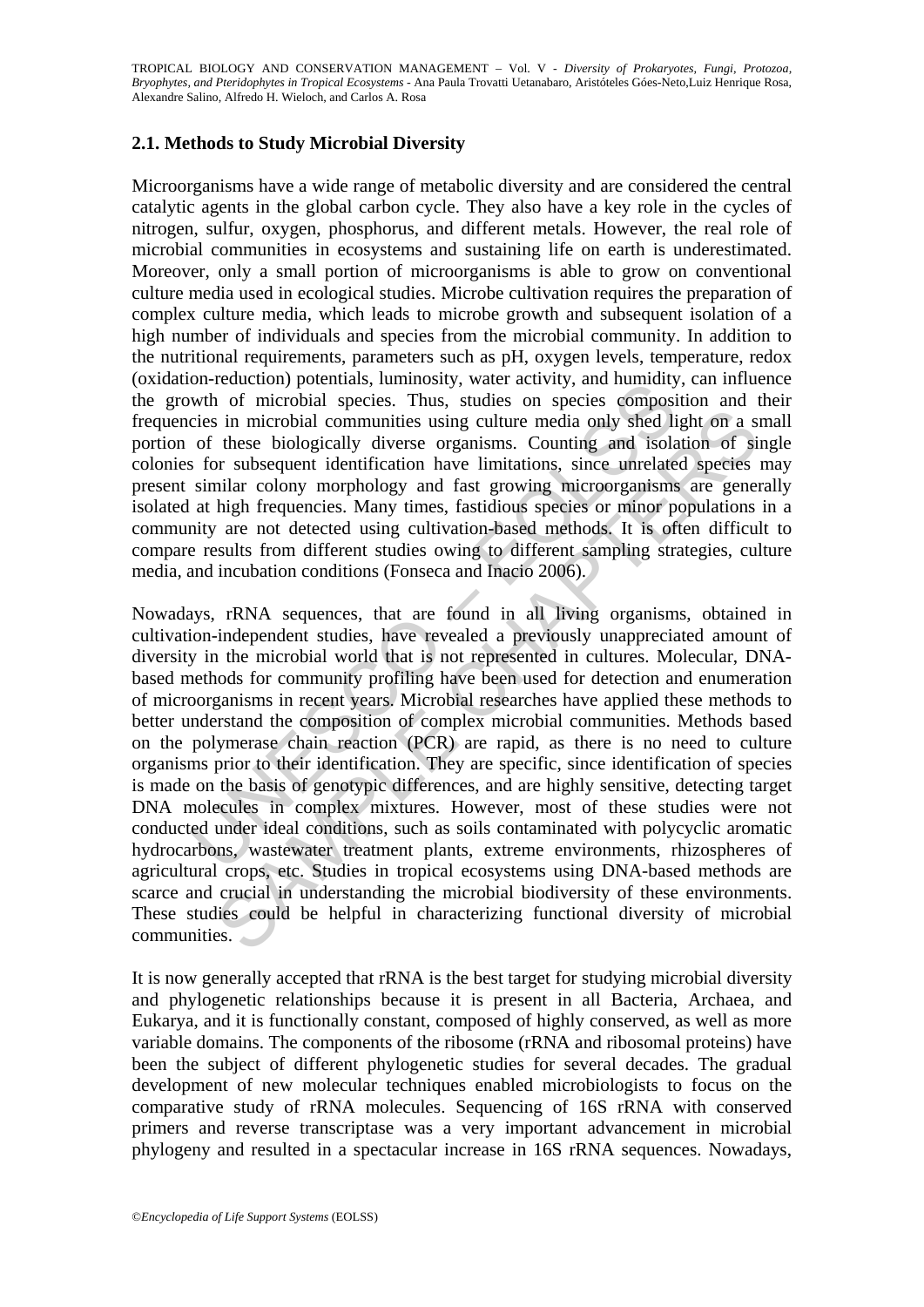these techniques have mostly been replaced by direct sequencing of parts or the entire 16S or 23S rDNA molecules by PCR and a selection of appropriate primers. This provides a phylogenetic framework, which serves as the backbone for modern microbial taxonomy. Taking into account the specific resolution of each method, the results and dendrograms constructed with data obtained from the above methods are similar.

Concern in unter Leck approachs angelige incrooting that the disc is the deposited in reliable databases. Type strains of the deposited in public culture collections around the world and and species also should be publishe A sequences deposited in reliable databases. Type strains of microorganial<br>eposited in public culture collections around the world and informated<br>al species also should be published periodically with open access for<br>ommuni Molecular methods for characterization of microorganism genotypes that do not require any cultivation steps include temperature and denaturing gradient gel electrophoresis (TGGE and DGGE), clone libraries of rRNA sequences, fluorescence *in situ* hybridization (FISH), among others. These methods allow an accurate identification of microbial communities, although primer selection can influence the species identification and chimeras (artifact sequences formed during the PCR process) are a serious concern in direct PCR applications targeting microorganism in environmental samples. For studies of microbial diversity, it is very important to have the information about rDNA sequences deposited in reliable databases. Type strains of microorganisms should be deposited in public culture collections around the world and information about valid species also should be published periodically with open access for the scientific community.

- -
- -
- -
- TO ACCESS ALL THE **32 PAGES** OF THIS CHAPTER, Visit: http://www.eolss.net/Eolss-sampleAllChapter.aspx

#### **Bibliography**

Alexopoulos, C.J.; Mims, C.E. (1996). *Introductory mycology*. (4. ed.) John Wiley & Sons, Inc. New York. [A comprehensive textbook on biology of fungi]

Costa, D.P.; Imbassahy, A; Silva, V.P.A.V. (2005). Checklist and distribution of mosses, liverworts and hornworts of Rio de Janeiro. *Journal of the Hattori Botanical Laboratory* No. 98, pp. 259-298. [This is a revised checklist of the bryophytes species for Rio de Janeiro state, Brazil].

Feuerer, T.; Hawksworth, D.L. (2007). Biodiversity of lichens, including a world-wide analysis of checklist data based on Takhtajan's floristic regions. *Biodiversity and Conservation* No 16, pp. 85-98. [A world-wide comprehensive study of lichen biogeography].

Foissner, W. (2006). Biogeography and dispersal of micro-organisms: a review emphasizing protists. *Acta protozoologica* No 45, pp. 111-136. [This review summarizes data on the biogeography and dispersal of bacteria, microfungi and selected protists, such as dinoflagellates, chrysophytes, testate amoebae, and ciliates. Furthermore, it introduces the restricted distribution and dispersal of mosses, ferns and macrofungi as arguments into the discussion on the postulated cosmopolitism and ubiquity of protists].

Fonseca, A.; Inacio, J. (2006). Phylloplane yeasts. In: The Yeast Handbook: Biodiversity and ecophysiology of yeasts. Edited by C. A. Rosa and G. Peter, Springer, pp. 263-302. [Ín this chapter, the authors discuss the extraordinary plasticity and diversity of phylloplane microbial populations, with emphasis on yeasts].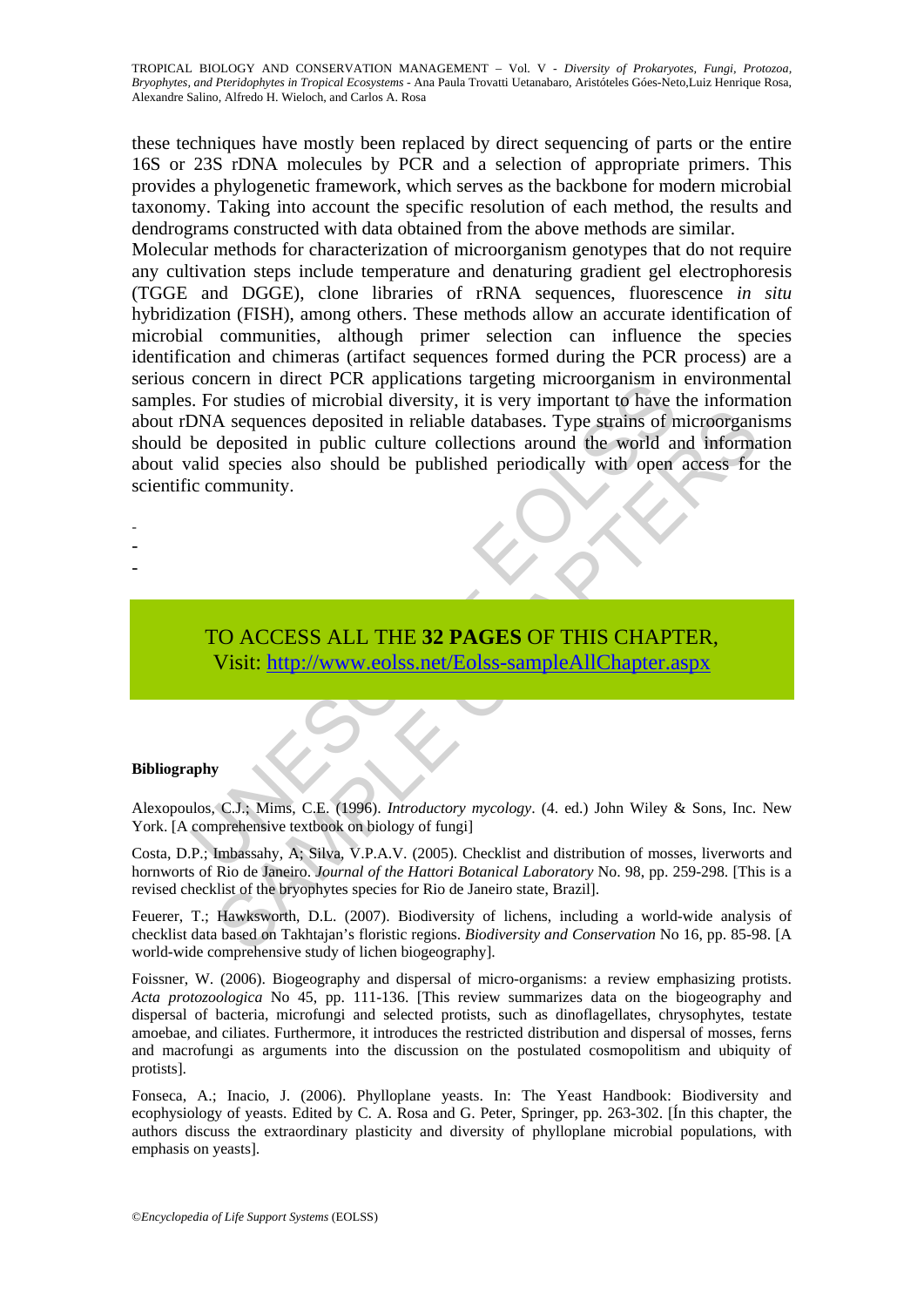Goodal, R. (1947). *The Geography of Flowering Plants*. Longmans, Green and Co, New York. [A traditional biogeography textbook which places primary emphasis on plant distributions].

Gradstein, S. R.; Churchill, S.P.; Salazar-Allen, N. (2001). Guide to the bryophytes of Tropical America. *Memories of New York Botanical Garden* No 86, pp. 1-577. [The authors provide descriptions, illustrations, and keys to the 597 genera and 120 families of bryophytes recorded from tropical America. The generic descriptions include data on the diversity, distribution, and ecology of the group within the Neotropics, important morphological characters, salient features for identification, and relevant literature for species identification].

Hawksworth, D.L. (2001). The magnitude of fungal diversity: the 1.5 million species estimate revisited. *Mycological Research* No 105, pp. 1422-1432. [This paper evaluates the extent of fungal diversity in the world].

Hawksworth, D.L. (2004). Fungal diversity and its implications for genetic resource collections. *Studies in Mycology* No 50, pp. 9-18. [This article presents the importance of culture collections of fungi for supporting genomics and molecular biology studies, and for the documentation and conservation of the Earth's fungal genetic resources].

Horner-Devine M.C.; Carney, K.M. ; Bohannan BJM. (2004). An ecological perspective on bacterial biodiversity. *Proceedings of Royal Society of London Series* B No 271, pp.113–122. [This work shows that bacterial diversity may exhibit regular patterns, and in some cases these patterns may be qualitatively similar to those observed for plants and animals].

Keeling, P.J.; Fast, N.M. (2002). Microsporidia: biology and evolution of highly reduced intracellular parasites. *Annual Review of Microbiology* No 53, pp. 96–115. [This article is a review of the biology of Microsporidia, a highly specialized fungal group].

ggy No 50, pp. 9-18. [This article presents the importance of culture college genomics and molecular biology studies, and for the documentation and college genomics and molecular biology studies, and for the documentation and genetic resources].<br>
The M.C.; Carney, K.M. ; Bohannan BJM. (2004). An ecological perspective on bac<br> *Proceedings of Royal Society of London Series* B No 271, pp.113-122. [This work si<br>
diversity may exhibit regular Kemp, P.F**.**; Aller, J.Y (2004). Bacterial diversity in aquatic systems: what can we learn from 16S rDNA libraries? *FEMS Microbiology Ecology* No 47, pp.161-177. [This work suggests that, using 16S rDNA libraries described in published reports, aquatic bacterial diversity is much less than any predictions of their global diversity on local scales].

Kirk, P.M.; Cannon, P.F.; David, J.C.; Stalpers, J.A. (2001). *Ainsworth & Bisby's Dictionary of the Fungi*. 19 ed. CAB International, Wallingford, 655 p. [A traditional and very comprehensive dictionary of mycology which also includes a kingdom-wide classification down to the level of genus].

Lachance, M.A. (2006). Yeast biodiversity: How many and how much? In: The Yeast Handbook: Biodiversity and ecophysiology of yeasts. Edited by C. A. Rosa and G. Peter, Springer, pp. 1-10. [In this chapter, the author focuses on the yeast biodiversity, and discusses the measurement and significance of biodiversity, and predictions on the number of yeast species in nature]

Lamoreux, J.F.; Morrison, J.C.; Ricketts, T.H.; Olson, D.M.; Dinerstein, E.; McKnight, M. W.; Shugart H. H. (2006). Global tests of biodiversity concordance and the importance of endemism. *Nature* No 440, pp. 212-214. [This work provides evidence that endemism is also a useful surrogate for the conservation of all terrestrial vertebrates].

Lodge, D.J.; Cantrell, S. (1995). Fungal communities in wet tropical forests: variation in time and space. Canadian Journal of Botany No 73, pp. 733-738. [This article focuses on the variation in tropical forest fungal populations and communities as an important approach to assess fungal biodiversity and to understand the regulatory roles that fungi play in tropical forests].

Pace, N. R.; Stahl, D. A.; Lane, D. J.; Olsen, G. J. (1985). Analyzing natural microbial populations by rRNA sequences. *ASM News* No 51, pp. 4–12. [In this article, the authors describe technical strategies that are used to analyze the phylogenetic and quantitative aspects of mixed, naturally occurring microbial populations].

Piepenbring, M. (2007). Inventoring the fungi of Panama. *Biodiversity and Conservation* No 16, pp. 73- 84. [This is a historical review about the studies of fungal diversity in Panama].

Roos, M. (1996). Mapping the world's pteridophyte diversity – systematics and floras. In: J.M. Camus, M. Gibby and R.J. Johns (editors). Pteridology in Perspective, pp. 29-42, Royal Botanic Gardens, Kew. [This is a critical analysis of the state of knowledge of pteridophyte diversity].

Ryvarden, L. (1993). Tropical polypores. In: Isaac, S.; Frankland, J.C.; Watling, R. and Whalley, A.J.S.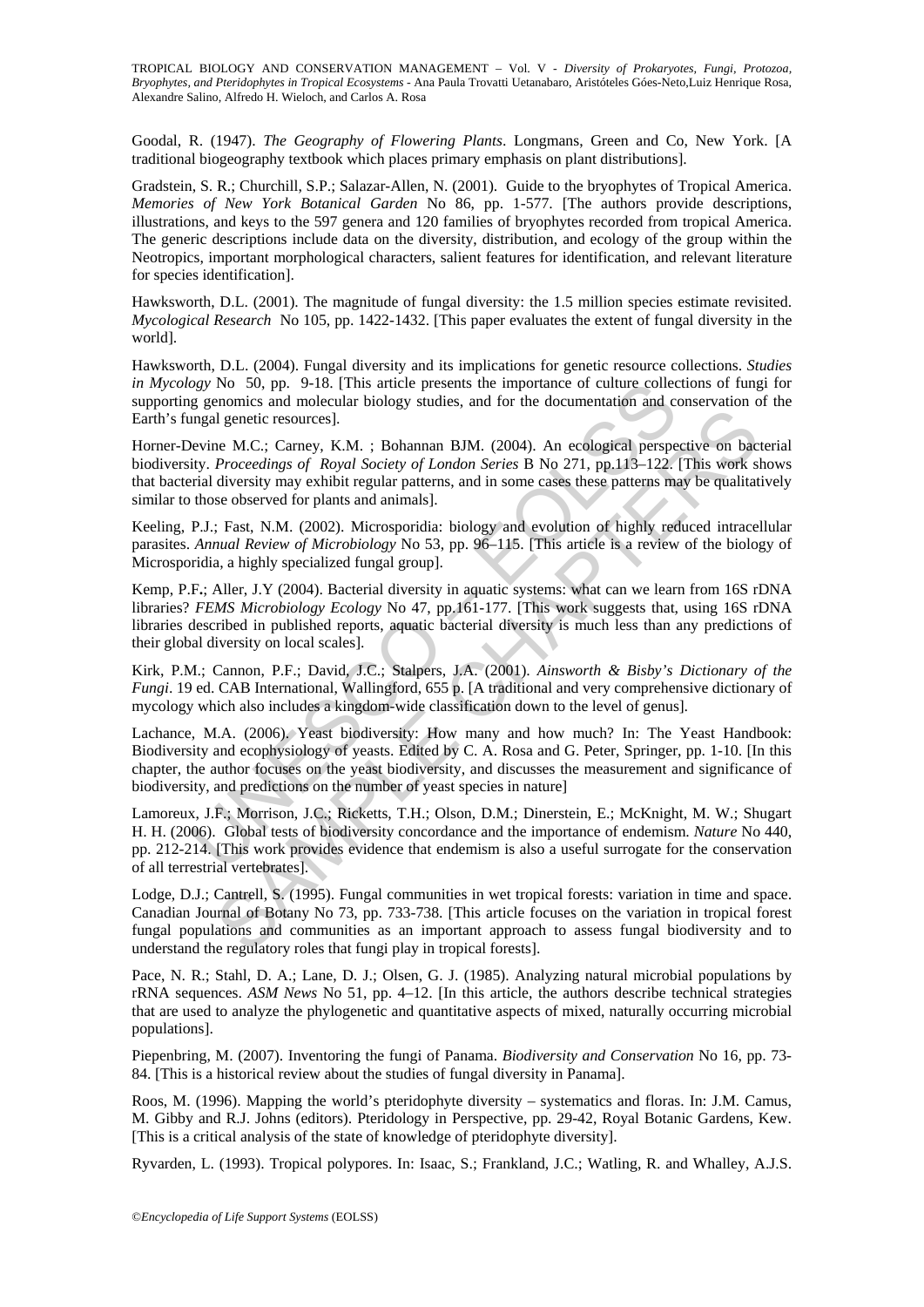Aspects of Tropical Mycology. New York: Cambridge University Press. Pp. 149-170. [This is a comprehensive study of the diversity and biogeography of tropical polypores].

Shearer, C.A.; Descals, E.; Kohlmeyer, B.; Kohlmeyer, J.; Marvanová, L.; Padgett, D.; Porter, D.; Raja, H.A.; Schmit, J.P.; Thorton, H.A. and Voglymayr, H. (2007). Fungal biodiversity in aquatic habitats. *Biodiversity and Conservation* No 16, pp. 49-67. [This is a critical analysis of the current state of knowledge of fungal diversity and biogeography in freshwater, brackish, and marine habitats].

Schlegel, M.; Meisterfeld, R. (2003). The species problem in Protozoa revisited. *European Journal of Protistology* No 39, pp. 349-355. [The authors examine different morphological and molecular characters discovered and applied in taxonomy of Protozoa].

Schüssler, A.; Schwarzott, D.; Walker, C. (2001). A new fungal phylum, the Glomeromycota: phylogeny and evolution. *Mycological Research* No 105, pp. 1413–1421. [This is the original article that proposes the recognition of the monophyletic group, Glomeromycota, as a new fungal phylum].

See, N. (2004) More than meets the eye. *Nature* No 429, pp. 804-805. [This is a critical analysis showing that Earth's real biodiversity is invisible, whether we like it or not].

Smith, A.R.; Pryer, K.M.; Schuettpelz, E.; Korall, P.; Schneider, H.; Wolf, P. (2006). A classification for extant ferns. *Taxon* No 55, pp. 705-731. [This paper presents a revised classification for extant ferns, with emphasis on ordinal and familial ranks, and a synopsis of included general.

Stuart, S.A.; Choat, B.; Martin, K.C.; Holbrook, N.M.; Ball, M.C. (2007). The role of freezing in setting the latitudinal limits of mangrove forests. New Phytologist No 173, pp. 576-583. [In this paper there is a precise circumscription of the range of mangroves, which is one of the concepts used to define the range of tropical fungi].

Woese, C. R.; Fox, G. E. (19770. Phylogenetic structure of the prokaryotic domain: the primary kingdoms. *Proceedings of the National Academy of Sciences of USA* No 74, pp. 5088–5090. [A phylogenetic analysis based upon ribosomal RNA sequence characterization reveals that living systems represent one of three aboriginal lines of descent: the eubacteria, the archaebacteria, and the eukaryotes].

#### **Biographical Sketches**

2004) More than meets the eye. *Nature* No 429, pp. 804-805. [This is a critical<br>
is real biodiversity is invisible, whether we like it or not].<br>
R.; Pryer, K.M.; Schuettpelz, E.; Korall, P.; Schneider, H.; Wolf, P. (2006 end biodiversity is invisible, whether we like it or not].<br>
Pryr, R.M.: Schuettely. E.; Korall, P.; Schenieler, H.; Wolf, P. (2006). A classification<br>
Taxon No 55, pp. 705-731. [This paper presents a revised classification **Ana Paula Trovatti Uetanabaro** received the Biology degree from Federal University of Minas Gerais in 1996, the Master degree in Agricultural Microbiology from Federal University of Viçosa in 1999, and Ph.D. in Food Science from State University of Campinas (UNICAMP) in 2004. Currently, she is assistant professor of the Department of Health, State University of Feira de Santana (UEFS), Brazil. She is the curator of the Culture Collection of Microorganisms from Bahia and coordinator of Laboratory of Microbiological Quality Control of Medicines at the same University. Her research lines include bacterial diversity and biotechnology of microorganisms.

**Aristóteles Góes-Neto** received the Biology degree from Federal University of Bahia in 1994 and Ph.D. in Botany from Federal University of Rio Grande do Sul in 2001. Currently, he is titular professor of the Department of Biology, State University of Feira de Santana (UEFS), Brazil. He is the coordinator of Research Laboratory in Microbiology (LAPEM), and coordinator of the Graduate Program in Biotechnology (M.Sc. and Ph.D. levels) at the same University. He is also member of the Scientific and Technical Chamber of Biological Sciences and Environment of the Science Foundation of the State of Bahia, Brazil (FAPESB). His research lines include diversity and evolution, genomics/proteomics and biotechnology of fungi with emphasis on Basidiomycota.

**Luiz Henrique Rosa** received the Biology degree from Catholic University of Minas Gerais in 1998, the Master degree in Microbiology from Federal University of Minas Gerais in 2002, and Ph.D. in Microbiology from Federal University of Minas Gerais in 2004. Currently, he is professor of the Department of Biological Sciences at the Federal University of Ouro Preto. His research lines include studies on tropical Agaricales (Basidiomycota) and endophytic fungi with focus on taxonomy, phylogeny, biogeography, and biotechnological applications.

**Alexandre Salino** received the Biology degree from State University of São Paulo in 1989, the Master degree in Botany from State University of Campinas (UNICAMP) in 1993, and Ph.D. in Botany from